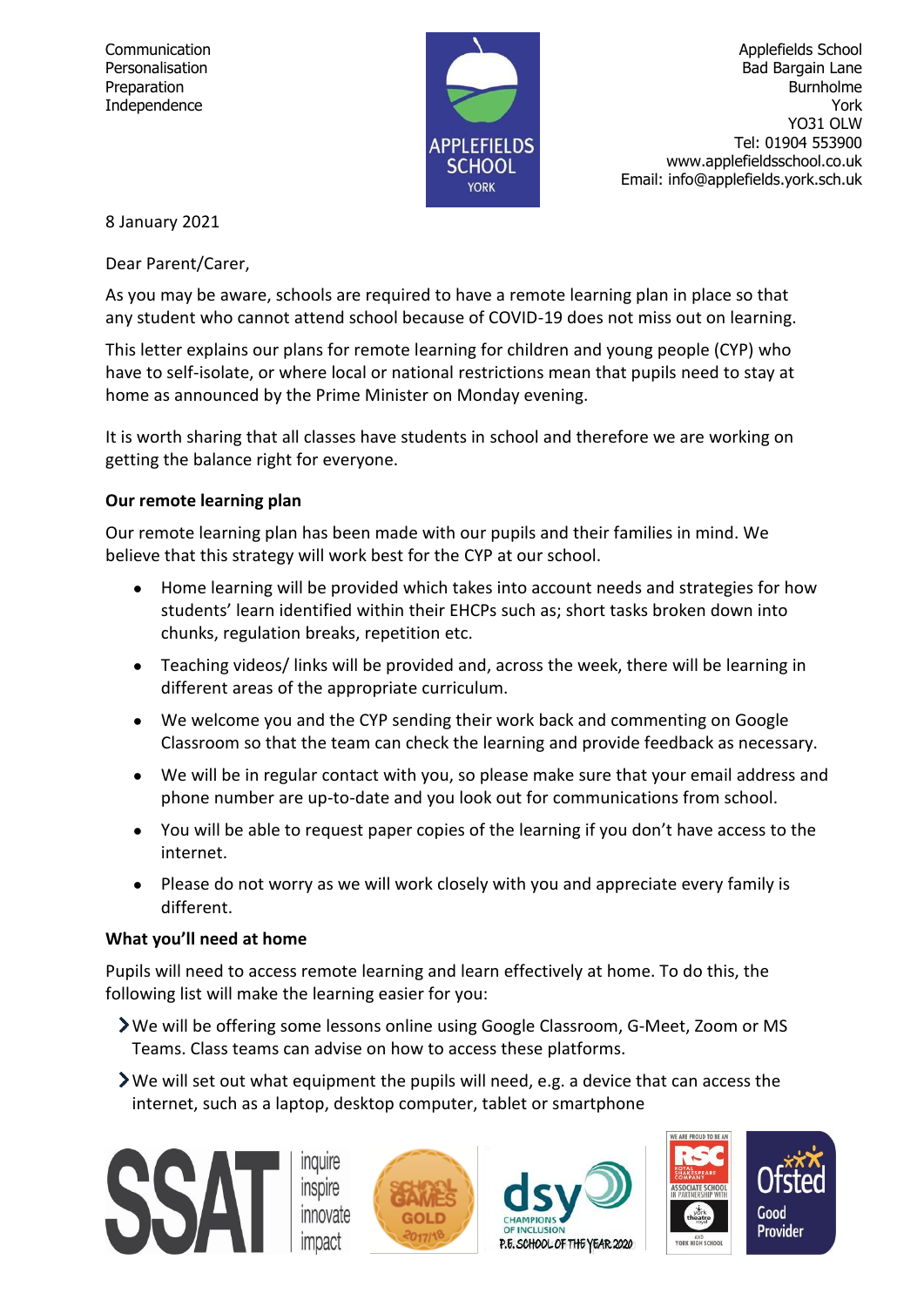- List any materials that CYP will need, like stationery paper, physio equip, symbols etc. Please ask us if you need any resources sending home.
- Consider where the learning will take place, and space where your child is comfortable and safe in is ideal.

If you or your child does not have any of the above, please let us know as soon as possible so that we can help support you. **The DfE are currently supporting with additional data for mobile devices. Please get in touch if this would be of benefit.**

### **What we expect from your child**

We would love each CYP to engage with home learning where possible, but fully appreciate that 'bringing school to home' is problematic for many of our young people with complex needs so are happy to discuss alternatives.

If a CYP isn't engaging with the learning or you are having any issues, we'll use the following strategies to provide additional support:

Increased phone calls home

Increased support via the class team and wellbeing team if required

### **What you can do to help**

We appreciate that this situation will present challenges for you. We kindly ask for your support so that we can continue to provide high-quality education for your child during this time.

Some of our children may need support in accessing online materials and staying focused with their remote learning. We ask that you help them as much as you can.

At the same time, we don't expect you to carry out activities with your child all day. But, it would be really helpful if you can take an active role in your child's learning by asking them about their day and what they've learned.

We recognise our diverse population at Applefields but here are some tips shared by parents:

- Help your child to be ready to access their learning. A visual timetable may help, perhaps with some elements of choice.
- Distinguish between weekdays and weekends, and make it clear when the school tasks are over, to separate home and school life.
- Plan regulation breaks and exercise into the day to help keep your child active. If they are struggling, little and often is a good approach.

#### **Use of live video and recordings**

In some instances we may use live classroom video links to support students to access the classroom sessions who are learning at home. We may also use pre-recorded sessions to deliver material to students to access at their convenience. If you would prefer for your son/ daughter to not take part in these sessions then please let the school office know.

# **Use of online platforms for communication between students**

In some classes, staff may facilitate a meeting using G-Meet, Zoom or Microsoft Teams. These lessons will again be for educational purposes and are designed to cover broad areas of the EHCP for communication and interaction, social and emotional mental health and cognition and learning. If you would prefer for your son/ daughter to not take part in these sessions then please let the school office know. Only 1-1 sessions will be recorded as a safeguarding